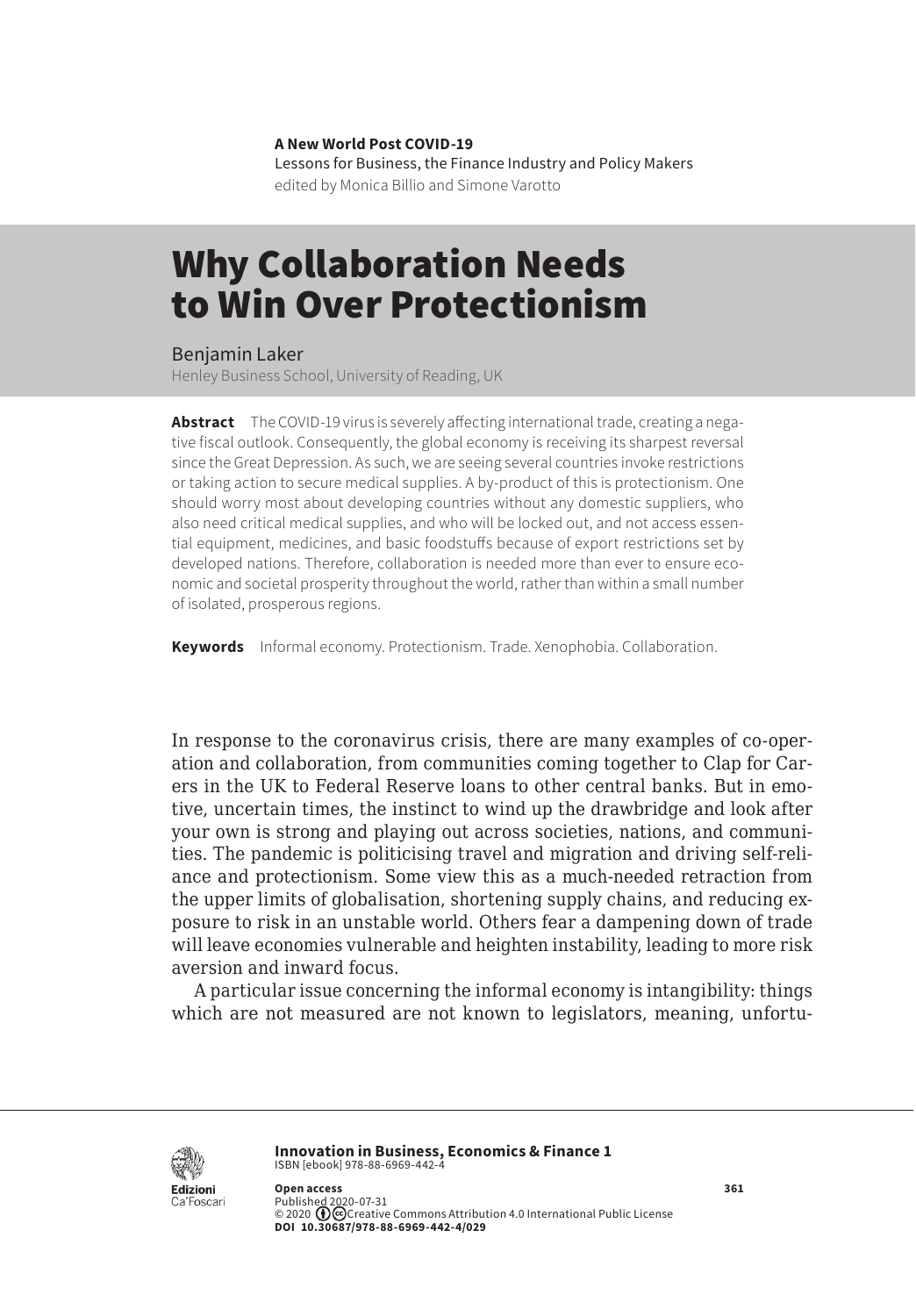nately, that over two billion workers from the informal sector, are threatened. Narula (2020) suggests that those affected account for 70% of employment in the Middle East and North Africa, and 80% in both South Asia and sub-Saharan Africa (ILO 2020). Somewhat concerningly, these people will, according to Narula (2020) not receive government aid in relation to the COVID-19 pandemic. For example, within the nation of India, 63 million micro-enterprises represent 99% of all enterprises and comprise 107 million people – who are not known to legislators because they are unregistered. As a result, they are not accounted for on government data – though the number may be closer to 300 million (Jayaram et al 2020).

The COVID-19 pandemic has sparked a radical reordering of business ecosystems, suggest several business historians, such as Rita Trehan, CEO of global transformation consultancy Dare Worldwide (Laker et al. 2020). She considers the need for a collaborative approach to be crucial to success when new networks are built as lockdown eases. But these networks should look to contain within them, informal workers because businesses, both foreign and domestic, are responding to the slowdown by reducing employment, hence there will be a sharp upwards increase in those below the poverty line.

Narula (2020) suggests that informal workers typically live from hand to mouth. This means that, without paid work, a person cannot purchase essential supplies such as food – let alone apparent desirables such as medication. One recent example of this transactionary relationship occurred within India, where earlier this year, millions of informal workers walked home from big cities to return to ancestral villages. Even if the pandemic subsides concludes Narula (2020), it is naive to believe activities can ever return to their pre-pandemic state. Economically weak countries will already have suffered from declining revenues from almost all sources, also as the pandemic raises emergency spending to mitigate the immediate challenges. Countries dependent on primary sector exports are notoriously volatile, especially in the extractive sector. Other primary good exports will likely be affected not by price volatility, but due to logistical challenges and restrictions, while imports are likely to cost more. The reduction of fiscal performance may lead to an increase in borrowing and, most certainly, a requirement for aid. There will be a number of nations that rely heavily upon remittances for their foreign exchange (Narula 2020). As a result, these nations will quite likely suffer a shock: Arabic counties will consider returning their migrant workers, who are primarily engaged informally and in receipt of limited, sometimes nonexistent labour rights, both at home and abroad, to their home countries (Narula 2020).

That being said, there is an immediate short-term opportunity from the COVID-19 pandemic. With items from ventilators to masks in seriously short supply and prices soaring, those trying to source goods complained of a bidding war with other buyers, involving a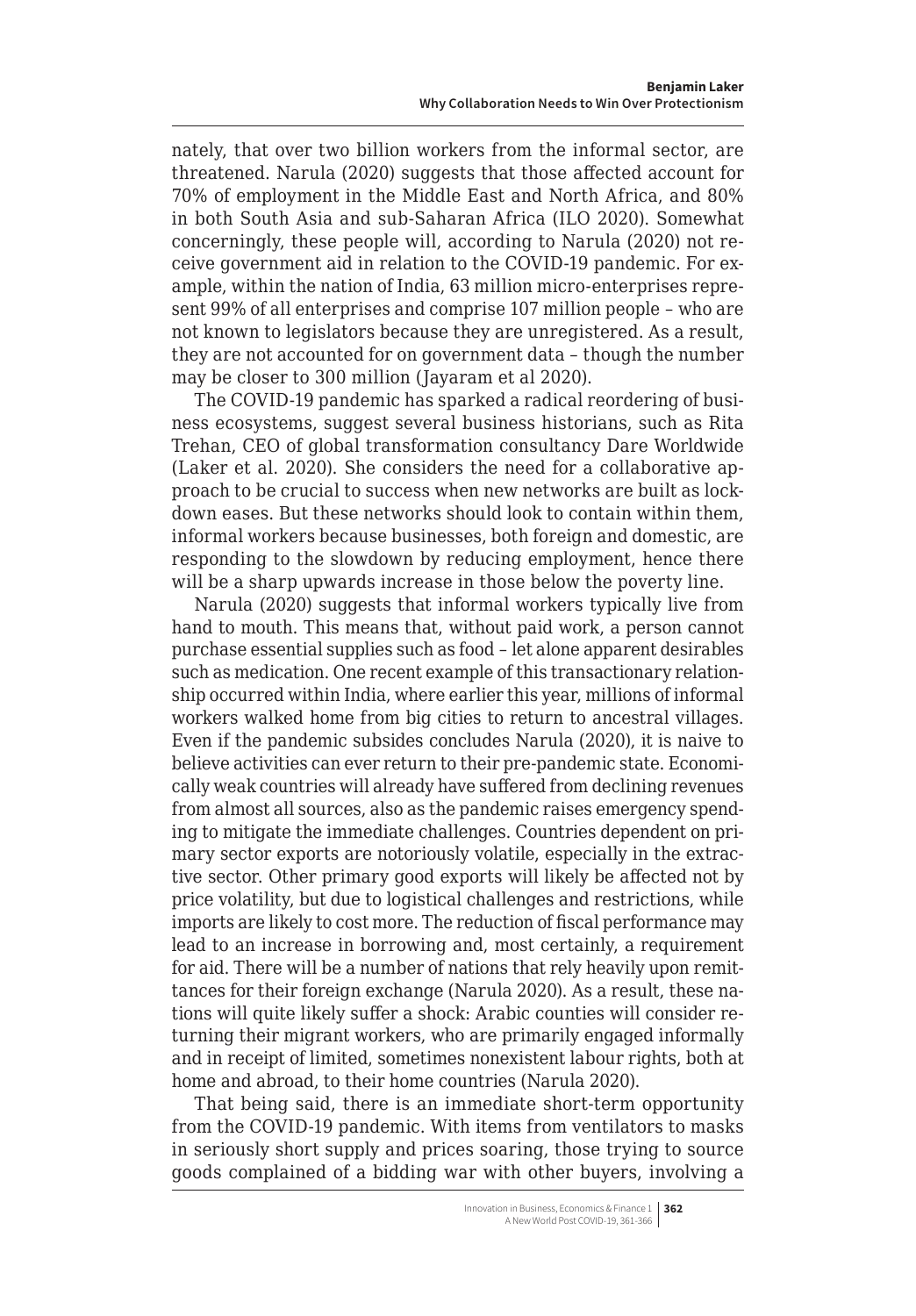web of brokers and suppliers. Shipments destined for multiple countries were diverted elsewhere – often to the US ILO (2020). German officials accused the US of 'confiscating' a consignment of respirators en route from China to the Berlin city police during a stopover in Bangkok ILO (2020).

There is somewhat of a critical opportunity for developing nations to enable and even support informal workers to help contribute to the gap of supply. This could occur through subsidies provided to local suppliers to help maintain import prices. One striking example that has already implemented such a concept is apparent within the global shortage of personal protective equipment for hospitals (Narula 2020). Medical institutions are struggling to acquire specialist items because prices the world over have increased. As a result, many small enterprises are beginning to manufacture and sell items locally, and in some cases, the central government holds the responsibility for sterilising and deep cleaning the final product (Narula 2020).

It is not just the US that has veered into protectionism. According to the Global Trade Alert team at Switzerland's University of St Gallen, 75 countries have introduced some export curbs on medical supplies, equipment, or medicines this year (ESCAP 2020). They include most EU countries, India, China, Brazil, and Russia. But the team also found that 79 countries have liberalised trade in medical supplies this year. Clearly, governments and public authorities have a duty to show responsibility and restraint when it comes to facilitating the flow of supplies, treatments, and testing equipment needed to tackle the coronavirus beyond their borders.

So how will global co-operation play out as lockdown eases? The danger is that the movement of people, goods, and capital curtailed during lockdown is all in danger of being politicised by agendas that existed long before the crisis hit. Regarding the movement of people, the Trump administration used the pretext of the 'Chinese virus' to curtail immigration further, arguing that jobs should go to Americans instead. He will likely be able to maintain anti-immigration policies long after the virulent phase of the epidemic because public concerns will make it easier for him to retain them.

In an atmosphere of mistrust and suspicion, there has been an increase in displays of xenophobia against Chinese and East Asian persons in many countries across the world, fuelled by provocative newspaper headlines like 'Yellow Alert' (France) and 'China Kids Stay at Home' (Australia). Indian health authorities have campaigned to spread awareness that not all people who are from China have COV-ID-19. Pointing the finger and blaming other ethnic groups for the disease is one response. But public opinion on immigration is often more nuanced than politicians give people credit for. In Europe, the crisis has highlighted the reliance societies have on informal workers in food production and the care system, with many risking their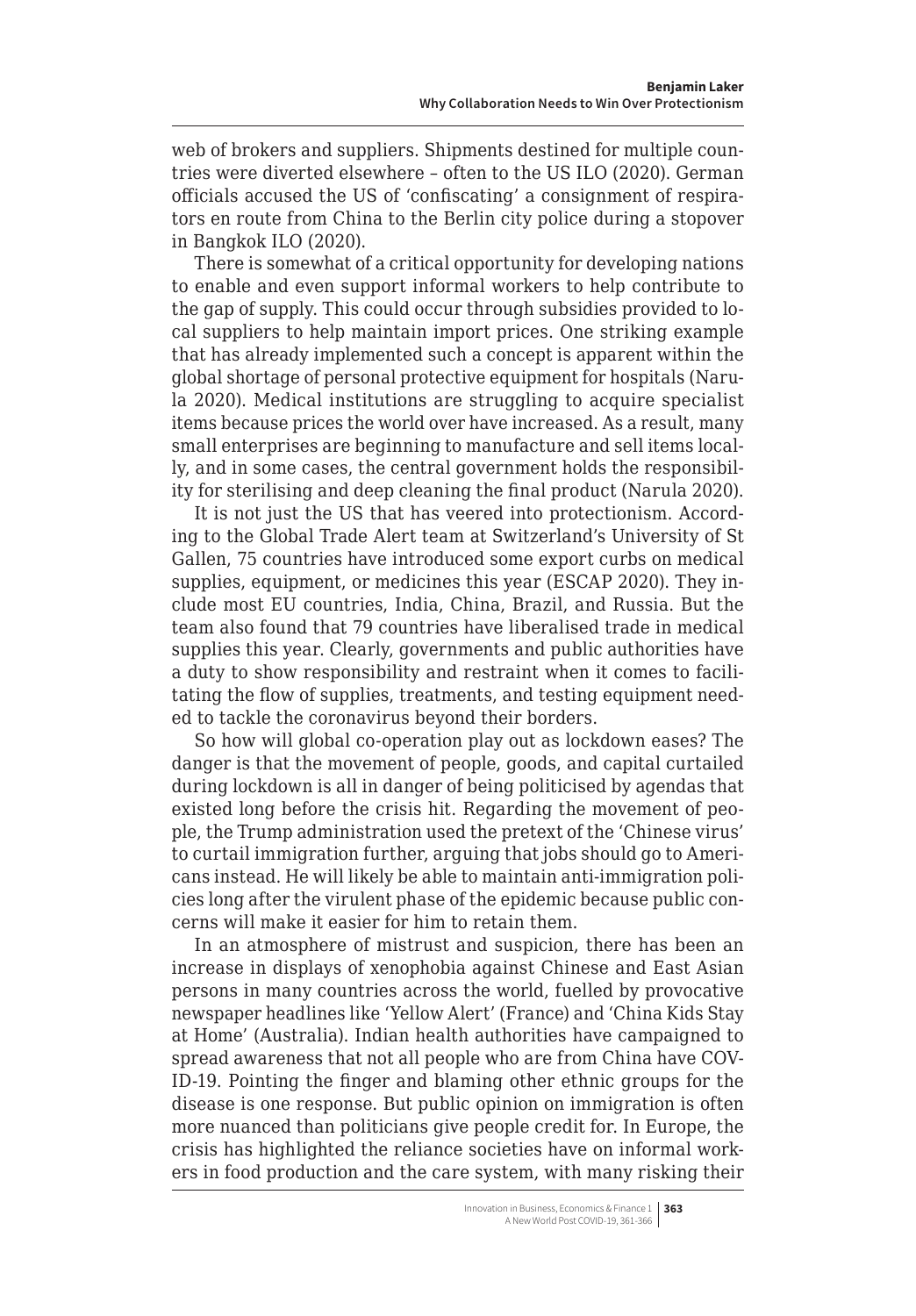lives during the crisis. It is becoming harder than ever to see the world in black and white.

International tourism is set to plunge by 80% this year, but some regions will recover more quickly than others. Less developed countries will be hit particularly hard, but experts say this is an opportunity to rebuild the industry to be more sustainable. Countries with pre-existing links and similar health protocols are coming together to create 'travel bubbles' as lockdown eases. Australia-New Zealand, Taiwan-Singapore and Greece-Cyprus-Israel are looking to collaborate and set up safe tourist zones to allow movement between countries.

In terms of the flow of capital, the crisis will accelerate an alreadyexisting trend of financial de-globalisation. State ownership of private companies is on the increase, with the nationalization of Italy's airline, Alitalia, the UK government taking control of rail companies, and Spain nationalizing all of its hospitals and healthcare providers to combat the spread of the virus. Nations looking inward are seeking to shorten their supply chains and decrease reliance on overseas manufacturing. The global trade system that has dominated the world for decades is under threat from protectionist thinking, with WTO predicting that world trade could reduce by up to a third (Joyce, Xu 2020). Economists argue that the way to make supply chains more resilient is not to domesticate them but to diversify them ESCAP (2020).

More than ever, there is a need for firms to cultivate adaptive – rather than hierarchical – structures that support rapid change, refocusing, and reallocation of resources. Those organisations that can leverage their network and work together will come out ahead as lockdown eases. There is a need to integrate data from a wide range of sources to innovate and connect. Those companies that are in touch with their core purpose beyond making money will have better clarity on the way forward.

The coronavirus crisis has shown that the global economy's governance is made up of international institutions and informal collaborations that are shaped by individual nations' willingness to cooperate. For the sake of the world's economic and physical health, collaboration needs to win over protectionism.